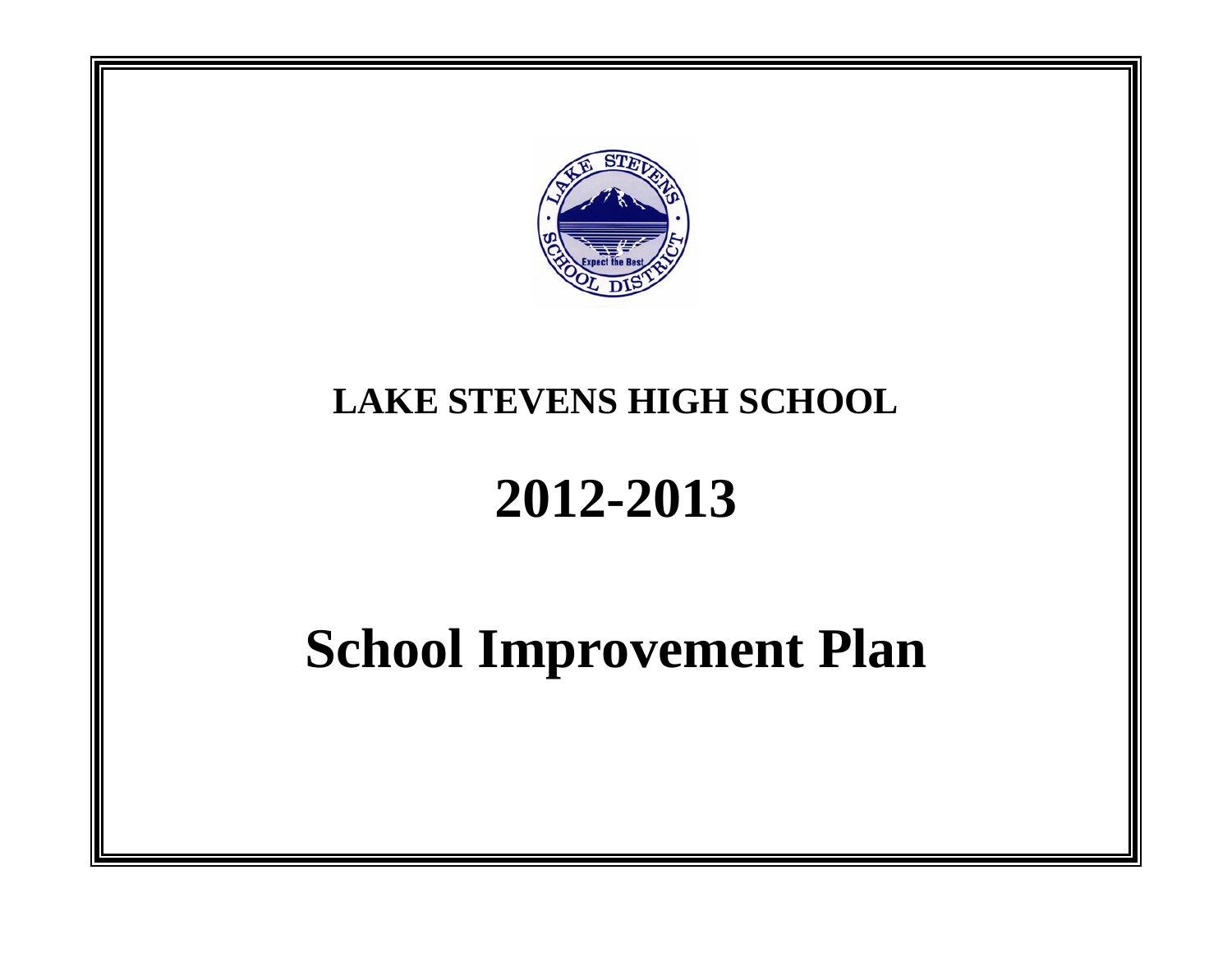# **HSPE (WASL) DATA**

|           | <b>READING</b> |                  | <b>WRITING</b> |              | <b>MATH</b>   |              | <b>SCIENCE</b> |              |
|-----------|----------------|------------------|----------------|--------------|---------------|--------------|----------------|--------------|
|           | <b>School</b>  | <b>State</b>     | <b>School</b>  | <b>State</b> | <b>School</b> | <b>State</b> | <b>School</b>  | <b>State</b> |
| Year      | 10th           | 10 <sub>th</sub> | 10th           | 10th         | 10th          | 10TH         | 10th           | 10TH         |
|           |                |                  |                |              |               |              | EOC            | <b>EOC</b>   |
| 2011-2012 | 86.0%          | 81.3%            | 92.0%          | 85.4%        | EOC           | <b>EOC</b>   | 78.2%          | 64.3%        |
| 2010-2011 | 89.5%          | 82.3%            | 94.8%          | 86.0%        | EOC           | <b>EOC</b>   | 59.8%          | 49.7%        |
| 2009-2010 | 88.0%          | 78.8%            | 95.0%          | 85.9%        | 49.3%         | 41.6%        | 52.7%          | 44.7%        |
| 2008-2009 | 89.1%          | 81.2%            | 92.1%          | 86.7%        | 49.5%         | 45.4%        | 43.4%          | 38.8%        |
| 2007-2008 | 90.1%          | 81.8%            | 90.5%          | 86.8%        | 54.4%         | 49.6%        | 37.4%          | 40.0%        |
| 2006-2007 | 87.0%          | 80.8%            | 90.0%          | 83.9%        | 51.7%         | 50.4%        | 33.9%          | 36.4%        |
| 2005-2006 | 86.1%          | 82.0%            | 85.1%          | 79.8%        | 52.0%         | 51.0%        | 42.2%          | 35.0%        |

|           | EOC 1 (Algebra) |              | <b>EOC 2 (Geometry)</b> |              |
|-----------|-----------------|--------------|-------------------------|--------------|
| Year      | School          | <b>State</b> | School                  | <b>State</b> |
| 2011-2012 | 77.9%           | 71.7%        | 75.2%                   | 79.1%        |
| 2010-2011 | 80.2%           | 61.8%        | 72.9%                   | 66.4%        |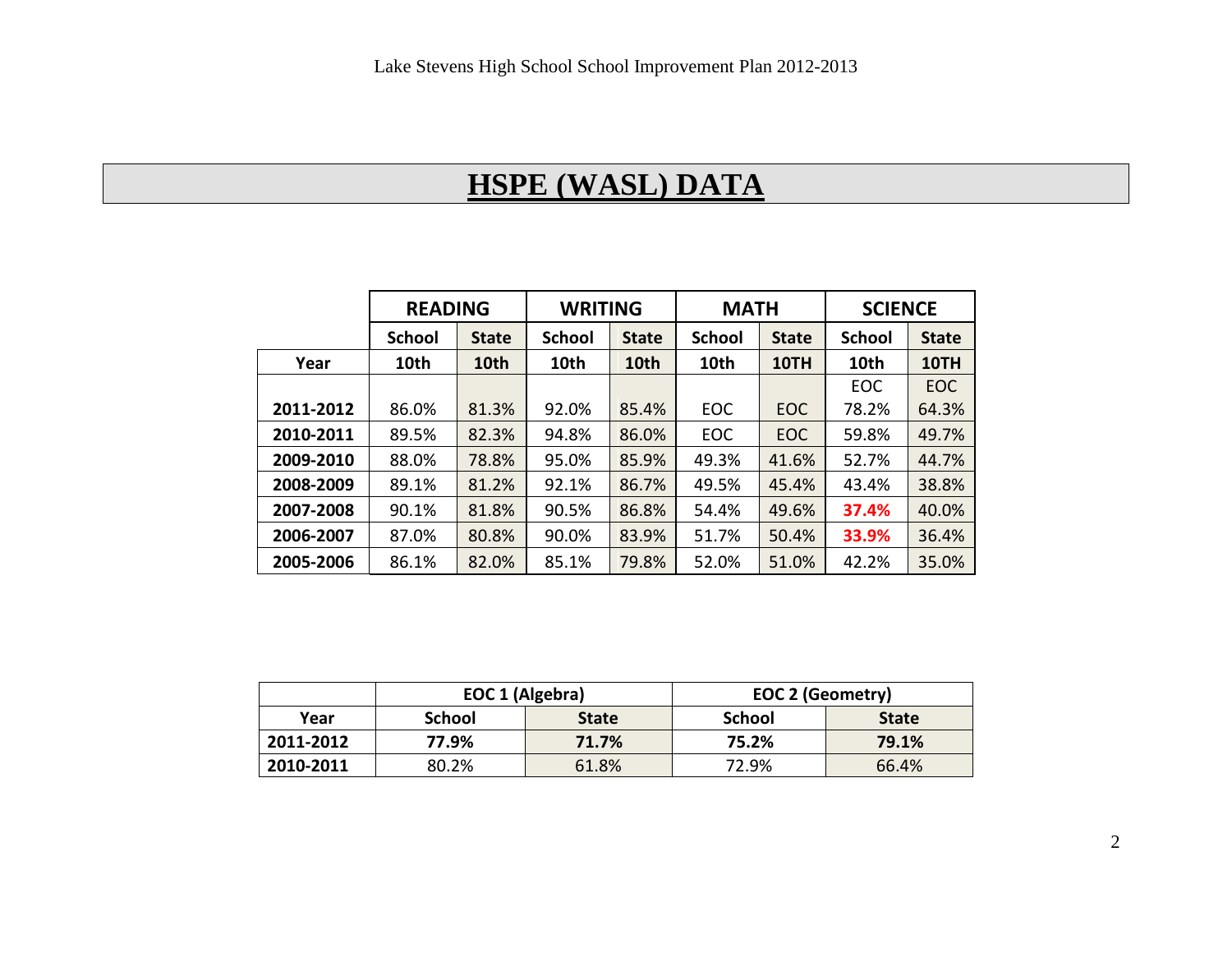# **ADDITIONAL DATA**

Cohort Data – Lake Stevens High School

| <b>READING</b>         | 2010 | 2011 | 2012           | <b>MATH</b> | 2010 | 2011 | 2012 |
|------------------------|------|------|----------------|-------------|------|------|------|
| 6th Grade District     | 65.7 | 72   | 69.5           | 6th Grade   | 61.3 | 70.3 | 75.7 |
| 7th Grade District     | 64.4 | 62.5 | $72.6^{\circ}$ | 7th Grade   | 67.5 | 69.5 | 71   |
| Cavelero 8th Grade     | 61   | 65.7 | 67.8           | 8th Grade   | 48.2 | 58.1 | 64.9 |
| <b>LSHS 10th Grade</b> | 89.3 | 89.9 | 86             |             |      |      |      |

Cohort Data - State

| <b>READING</b>   | 2010 | 2011 | 2012 | <b>MATH</b>     | 2010 | 2011 | 2012 |
|------------------|------|------|------|-----------------|------|------|------|
| State 6th Grade  | 64.6 | 70.6 | 70.6 | State 6th Grade | 51.9 | 58.8 | 61.4 |
| State 7th Grade  | 63.4 | 56.5 | 71.2 | State 7th Grade | 55.3 | 57   | 59.1 |
| State 8th Grade  | 69.4 | 68.7 | 67.2 | State 8th Grade | 51.6 | 50.4 | 55.4 |
| State 10th Grade | 78.9 | 82.6 | 81.1 |                 |      |      |      |

*For Annual Measurable Objectives (AMO) see appendix.*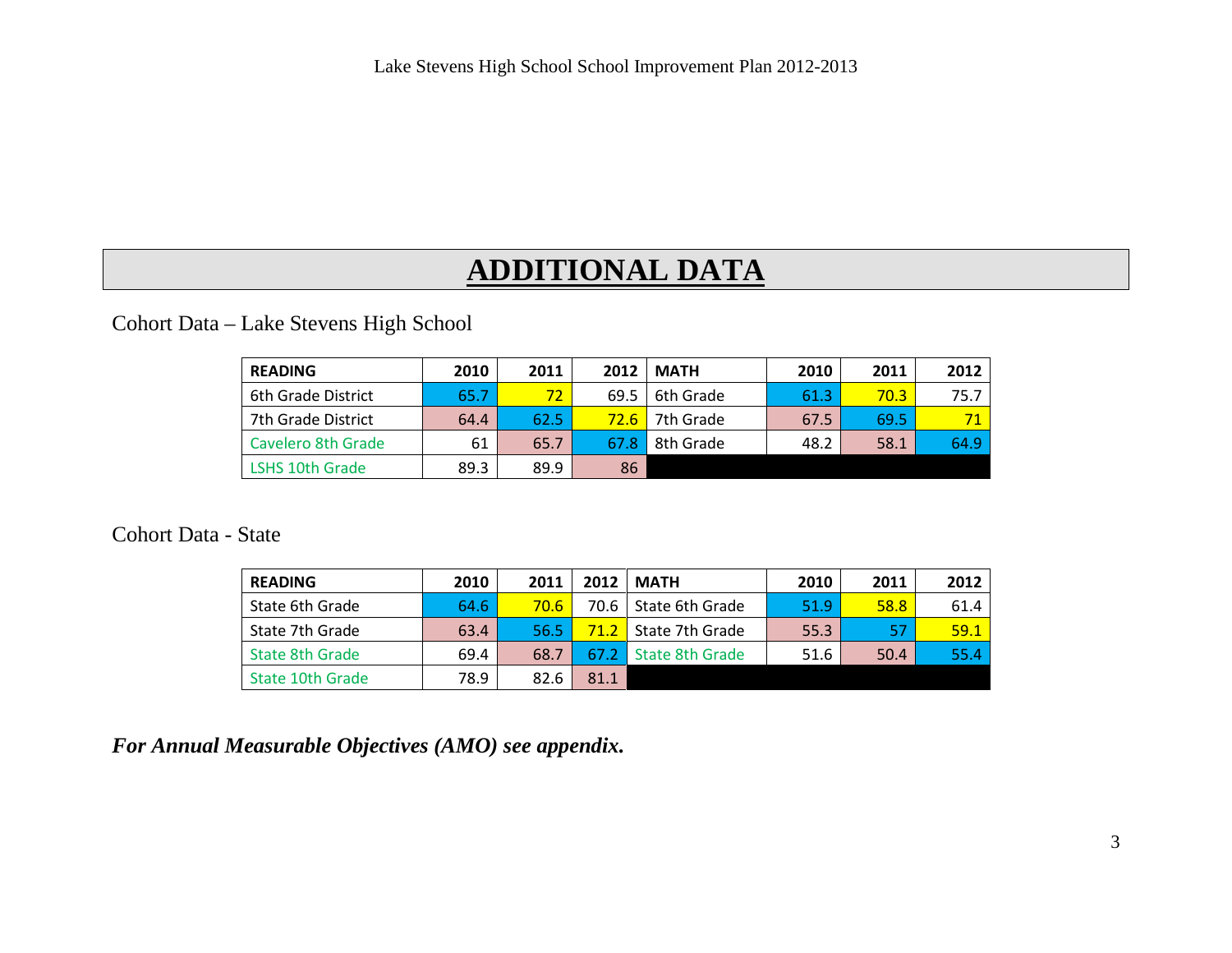#### **GOALS, ACTION STEPS, RATIONALE, ACCOUNTABILITY, RESULTS**

## **ACADEMIC CONTENT GOAL: READING**

**STUDENT ACHIEVEMENT/PROFICIENCY GOAL (as measured by MSP/HSPE):**

*90.6% of LSHS students will meet proficiency in the area of reading as measured by Annual Measurable Objectives*

#### **LEARNING CENTERED PROBLEM:**

*14% of LSHS students did not meet proficiency in the area of reading as measured by the HSPE*

**SPRING 2013 ASSESSMENT RESULTS:**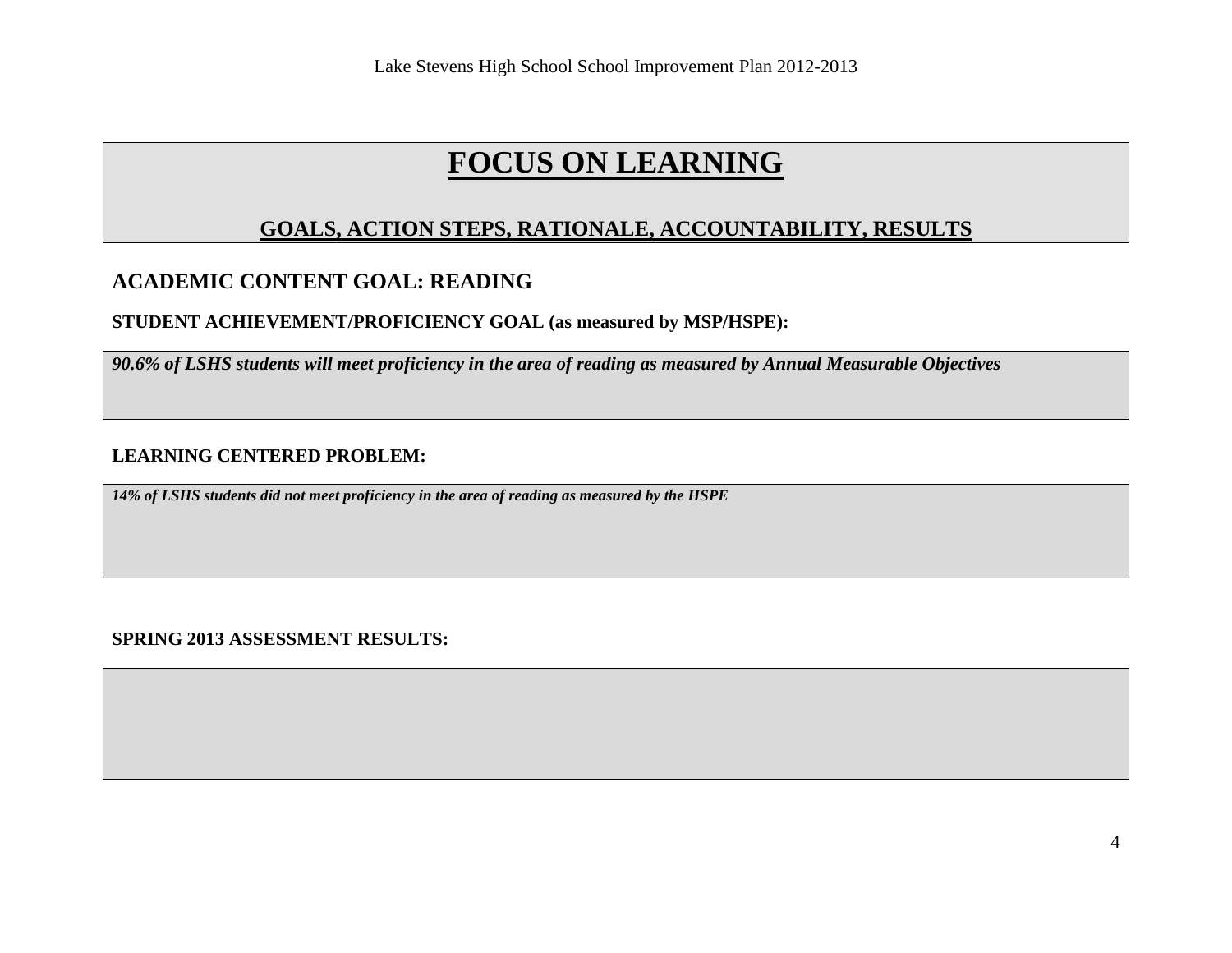| <b>Action</b> | <b>Specific Activities/Strategies to Reach</b>                                                                                                                                                                                                                                                                                                                                                                                                                                                                                                                                        | <b>Rationale</b>                                                                                                                                                                                                                                                                                                             | <b>Evidence of Effectiveness</b>                                                                                                                                                                                                                                                                                                                                   | <b>Results</b> |
|---------------|---------------------------------------------------------------------------------------------------------------------------------------------------------------------------------------------------------------------------------------------------------------------------------------------------------------------------------------------------------------------------------------------------------------------------------------------------------------------------------------------------------------------------------------------------------------------------------------|------------------------------------------------------------------------------------------------------------------------------------------------------------------------------------------------------------------------------------------------------------------------------------------------------------------------------|--------------------------------------------------------------------------------------------------------------------------------------------------------------------------------------------------------------------------------------------------------------------------------------------------------------------------------------------------------------------|----------------|
| <b>Step</b>   | <b>Academic Goal</b>                                                                                                                                                                                                                                                                                                                                                                                                                                                                                                                                                                  |                                                                                                                                                                                                                                                                                                                              | (Implementation and Student                                                                                                                                                                                                                                                                                                                                        |                |
|               |                                                                                                                                                                                                                                                                                                                                                                                                                                                                                                                                                                                       |                                                                                                                                                                                                                                                                                                                              | Performance)                                                                                                                                                                                                                                                                                                                                                       |                |
|               | Tier 1/2 Remediation -<br>To increase student achievement and close<br>the achievement gap through reading<br>remediation.<br>Assess students, using a<br>combination of MSP data, the<br>previous English grades and Gates<br>MacGinitie (Vocabulary and<br>Reading Comprehension) prior to<br>being placed in general education<br>English classes at LSHS and<br>remediate students who are behind<br>two grade levels or more in reading.<br>Administer test in English classes to<br>$9th$ grade students in the spring. Use<br>formula to determine lowest scoring<br>students. | Screening of students prior<br>to placement at LSHS will<br>increase the proper<br>identification of skill gaps<br>and the ability of staff to<br>address these gaps through<br>instruction and curriculum.<br>Implementation of<br>2)<br>remedial strategies and a<br>targeted curriculum will<br>improve student learning. | Data driven placement of<br>1)<br>students in classes validated<br>through screenings and<br>performance.<br>Identification of skill-gaps<br>2)<br>through valid assessments<br>measured in screening,<br>targeted instructional<br>strategies and reassessment<br>to show two years of Lexile<br>gain.<br>Increase pass rates on HSPE<br>3)<br>in this population |                |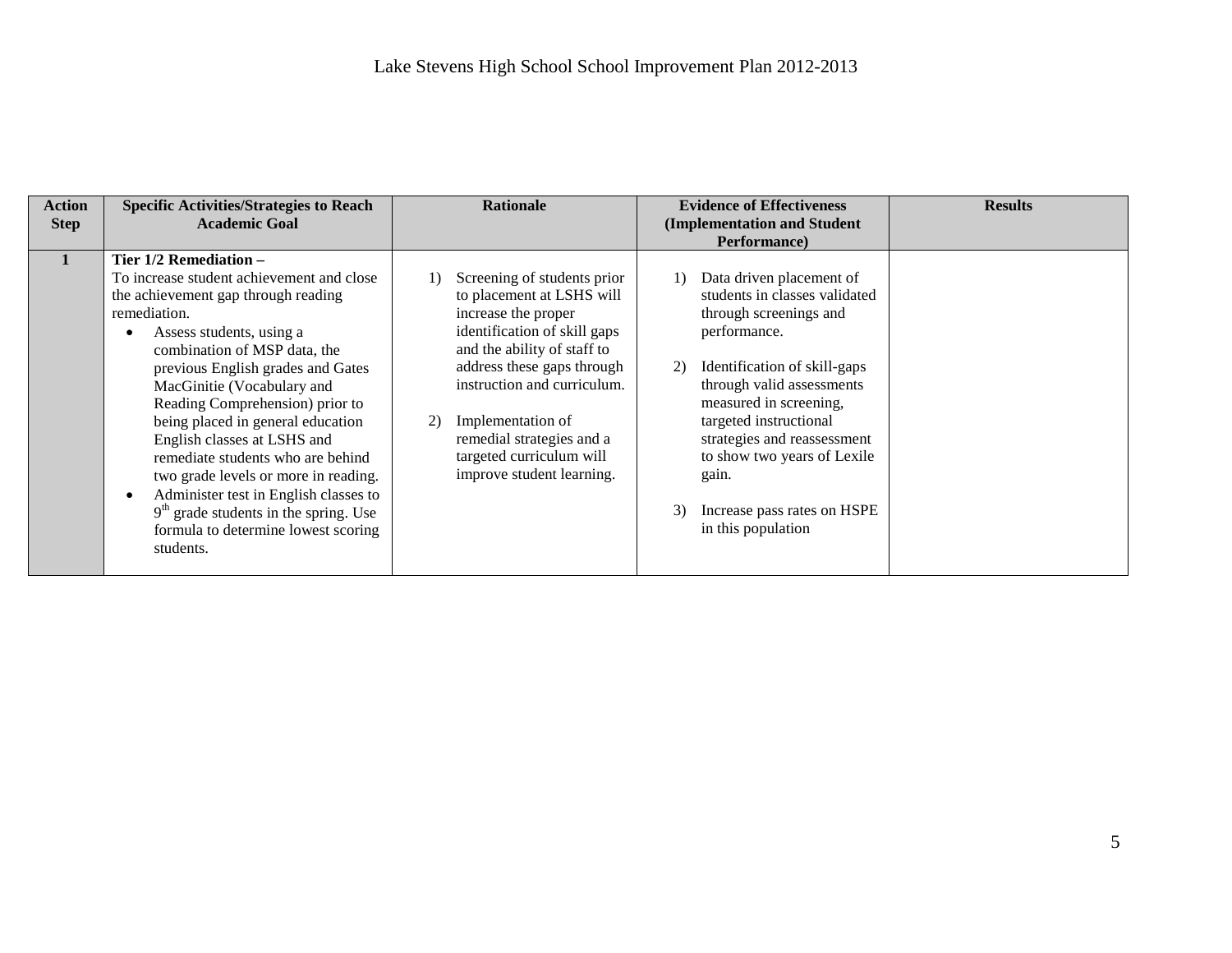## **GOALS, ACTION STEPS, RATIONALE, ACCOUNTABILITY, RESULTS**

## **ACADEMIC CONTENT GOAL: WRITING**

#### **STUDENT ACHIEVEMENT/PROFICIENCY GOAL (as measured by MSP/HSPE):**

*100% of LSHS students will meet proficiency in the area of writing as measured by the HSPE.*

#### **LEARNING CENTERED PROBLEM:**

*8% of LSHS students did not meet the proficiency goal in the area of writing as measured by the HSPE.*

#### **SPRING 2012 ASSESSMENT RESULTS:**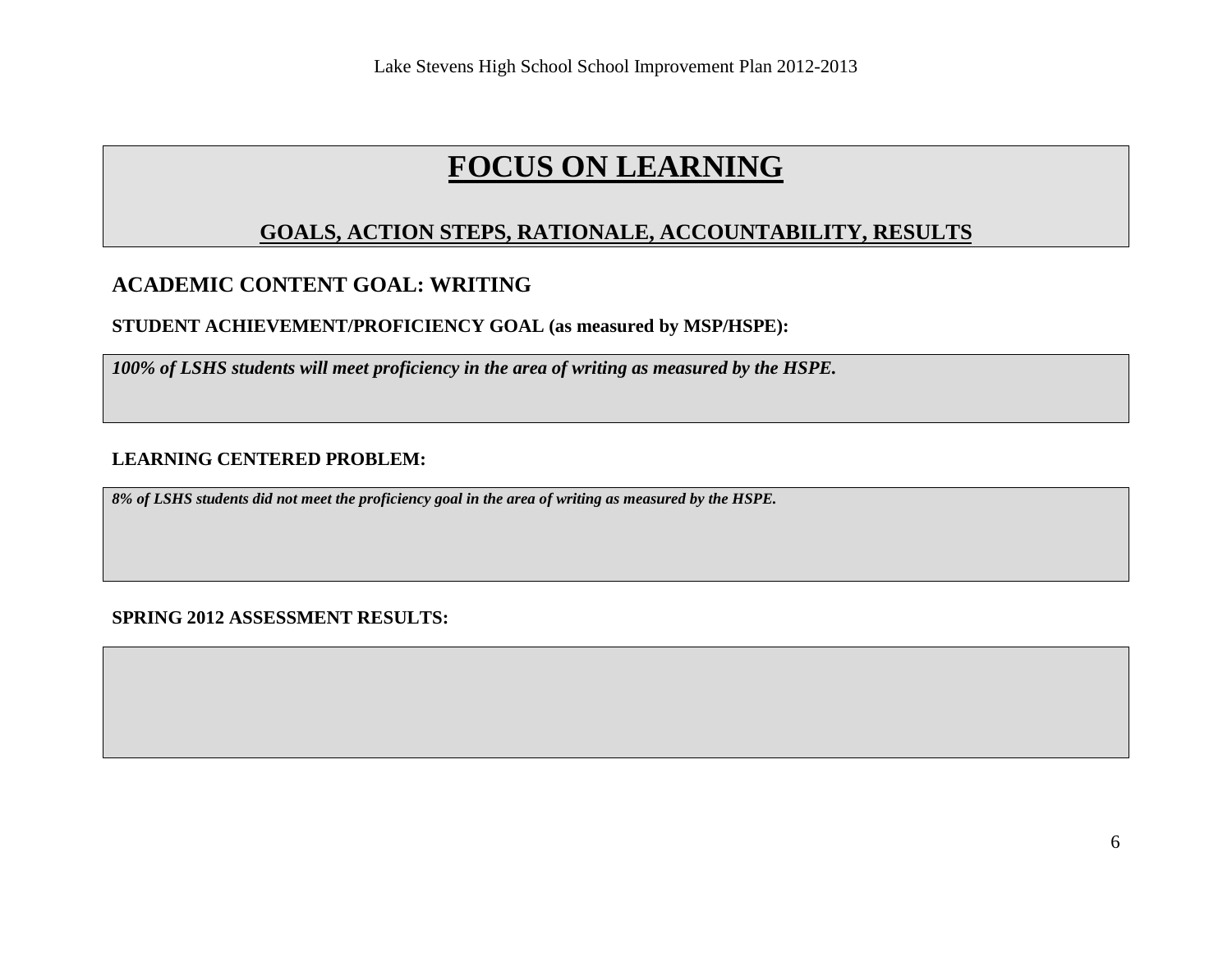| <b>Action</b> | <b>Specific Activities/Strategies to Reach</b> | <b>Rationale</b>                       | <b>Evidence of Effectiveness</b>  | <b>Results</b> |
|---------------|------------------------------------------------|----------------------------------------|-----------------------------------|----------------|
| <b>Step</b>   | <b>Academic Goal</b>                           |                                        | (Implementation and Student       |                |
|               |                                                |                                        | Performance)                      |                |
|               | <b>Building-wide implementation of</b>         | Students who are engaged in their      | Teachers will use Claim, Support, |                |
|               | secondary writing plan.                        | writing (Claim, Support, Explain) are  | Explain vocabulary in their       |                |
|               |                                                | able to draw details from what they    | classroom during writing          |                |
|               | Establish a communication plan with            | read and are able to write about their | instruction.                      |                |
|               | administrators, department chairs and staff.   | understandings logically.              |                                   |                |
|               |                                                |                                        |                                   |                |
|               | Implement secondary writing plan first         | A two semester implementation          | Writing scores will increase      |                |
|               | semester across departments emphasizing        | supports the transition from HSPE      |                                   |                |
|               | Claim-Support-Explain CCSS vocabulary          | testing to Smarter Balanced            |                                   |                |
|               | and an expository prompt with teachers.        | assessment for both staff and          |                                   |                |
|               |                                                | students.                              |                                   |                |
|               | Transition second-semester to an               |                                        |                                   |                |
|               | argumentative writing prompt.                  |                                        |                                   |                |
|               |                                                |                                        |                                   |                |
|               |                                                |                                        |                                   |                |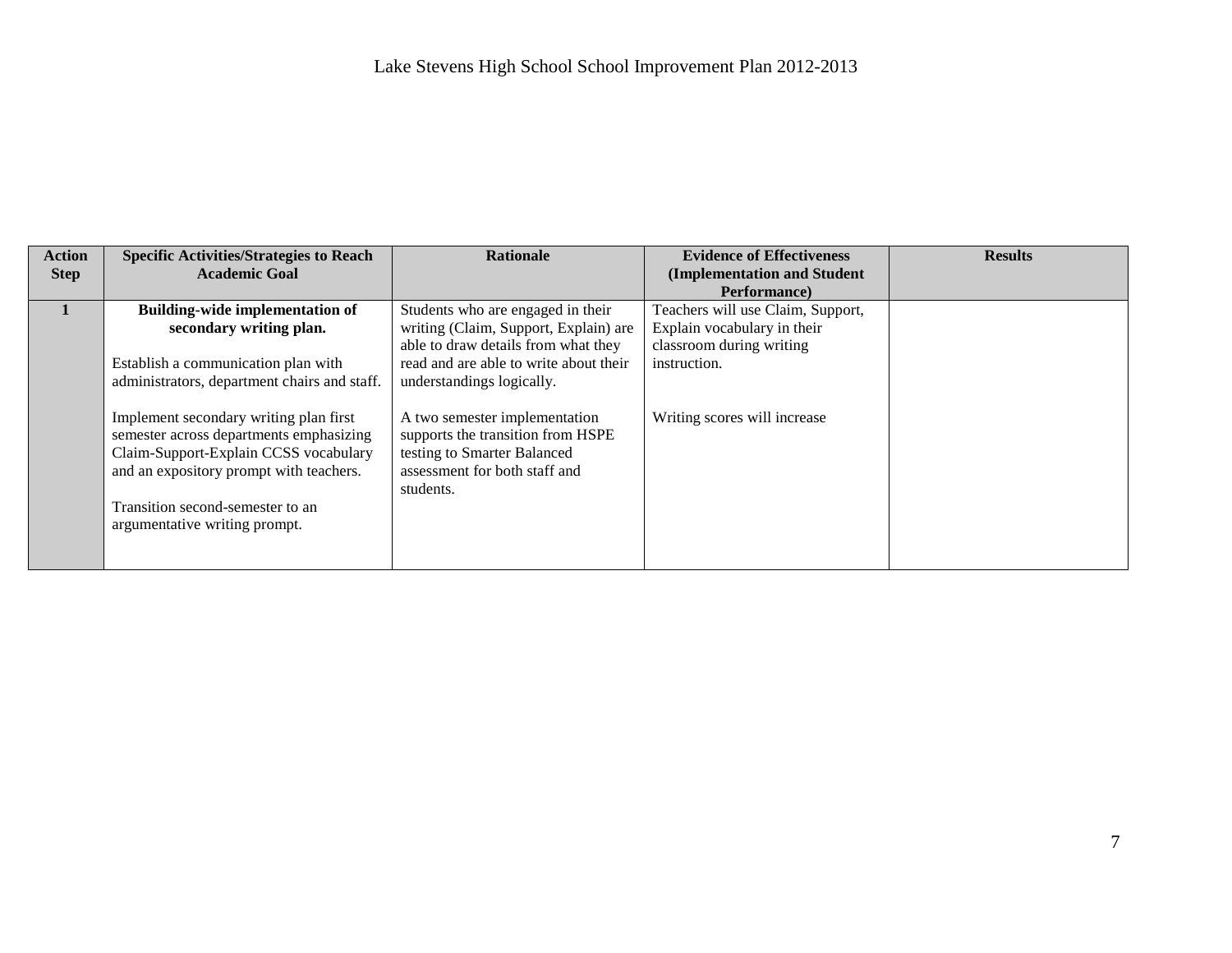## **GOALS, ACTION STEPS, RATIONALE, ACCOUNTABILITY, RESULTS**

## **ACADEMIC CONTENT GOAL: MATHEMATICS**

#### **STUDENT ACHIEVEMENT/PROFICIENCY GOAL (as measured by MSP/HSPE/EOC):**

*82.4% of LSHS students will meet proficiency in the area of mathematics as measured by Annual Measurable Objectives*

#### **LEARNING CENTERED PROBLEM:**

*19.8% of LSHS students did not meet proficiency in the EOC 1 (algebra) 27.1% of LSHS students did not meet proficiency in the EOC 2 (geometry)*

**SPRING 2012 ASSESSMENT RESULTS:**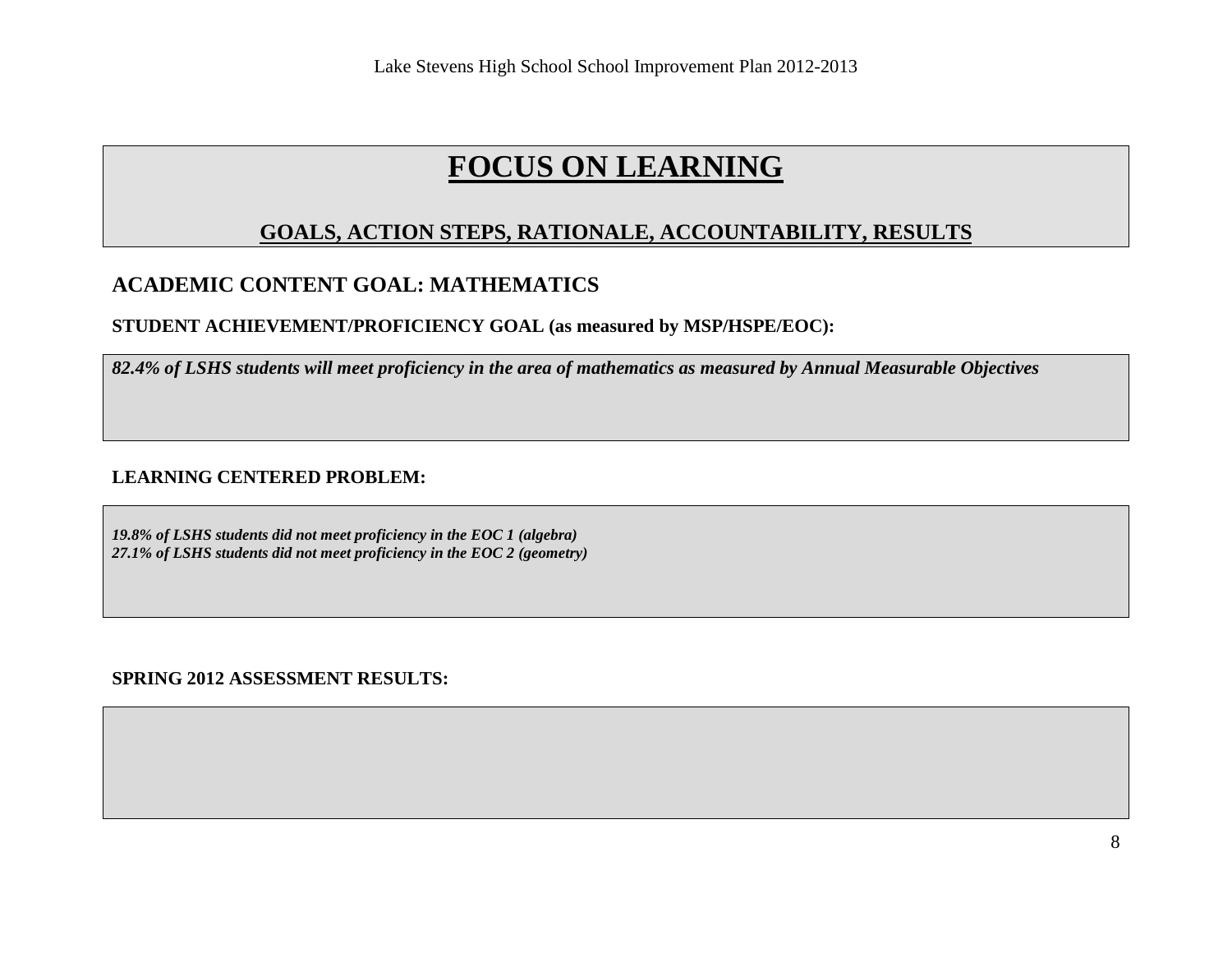| <b>Action</b> | <b>Specific Activities/Strategies to Reach</b> | <b>Rationale</b>                    | <b>Evidence of Effectiveness</b>     | <b>Results</b> |
|---------------|------------------------------------------------|-------------------------------------|--------------------------------------|----------------|
| <b>Step</b>   | <b>Academic Goal</b>                           |                                     | (Implementation and Student          |                |
|               |                                                |                                     | Performance)                         |                |
|               | <b>Summary: Transition from Washington</b>     | In order for our teachers to be.    | Pacing and content guides will be    |                |
|               | <b>State academic standards to Common</b>      | able to assist students in meeting  | developed.                           |                |
|               | <b>Core State Standards.</b>                   | the new standards we will need      |                                      |                |
|               |                                                | to be able to teach the new         | Standards maps will have to be       |                |
|               | Alignment and articulation of Algebra and      | standards in our curriculum.        | articulated.                         |                |
|               | Geometry curriculum to Common Core             |                                     |                                      |                |
|               | State Standards.                               |                                     |                                      |                |
|               |                                                |                                     |                                      |                |
|               |                                                |                                     |                                      |                |
| $\mathbf{2}$  | Modify and update benchmark assessments        | Students who are assessed at the    | New assessments will be written      |                |
|               | to Smarter Balanced assessment standards.      | right standards and cognitive       |                                      |                |
|               |                                                | complexity have a better chance     | Cognitive complexity will have to be |                |
|               |                                                | of success when taking the new      | evaluated across Algebra and         |                |
|               |                                                | <b>Smarter Balanced Assessment.</b> | Geometry curriculum.                 |                |
|               |                                                |                                     |                                      |                |
|               |                                                |                                     |                                      |                |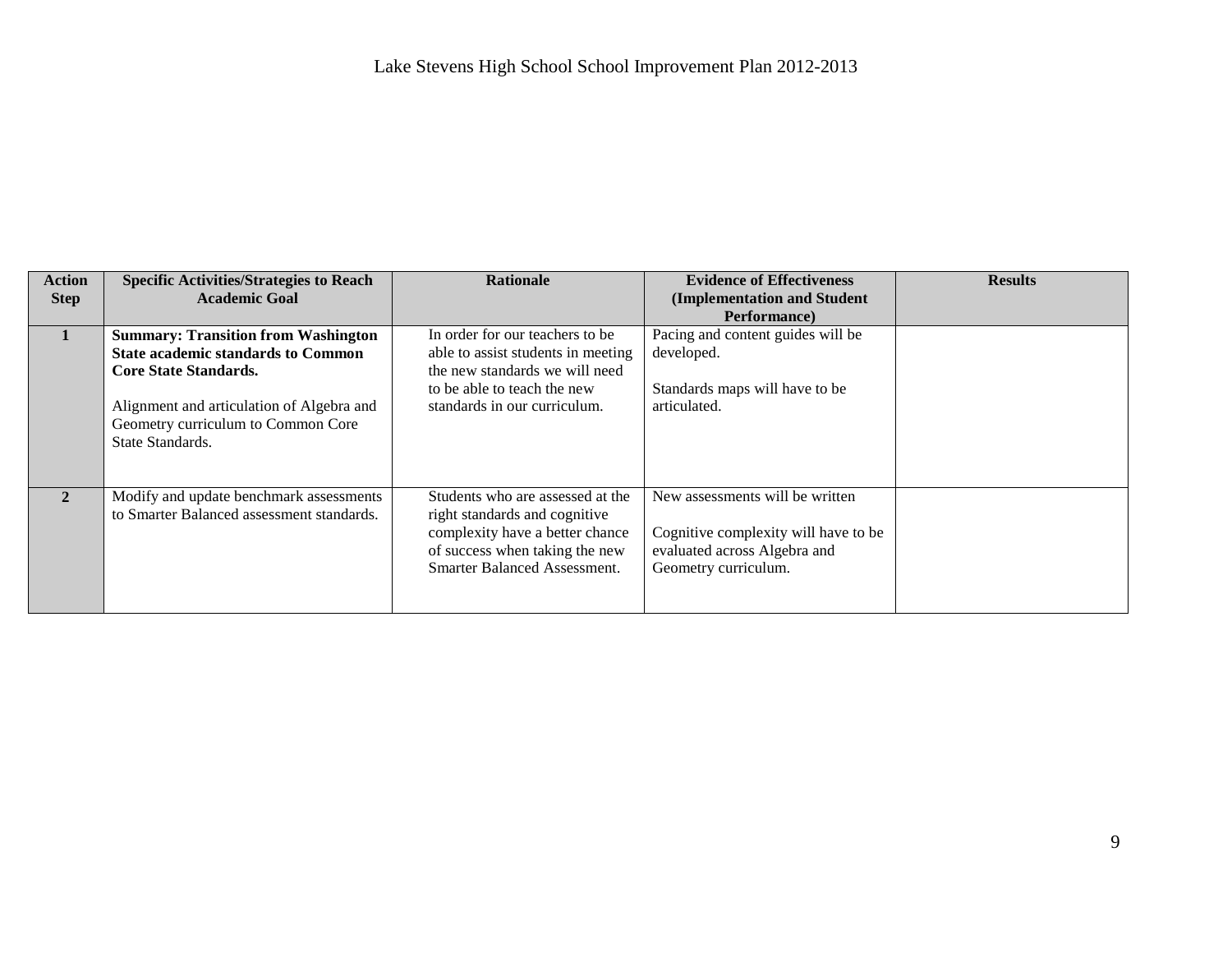## **GOALS, ACTION STEPS, RATIONALE, ACCOUNTABILITY, RESULTS**

## **ACADEMIC CONTENT GOAL: SCIENCE**

#### **STUDENT ACHIEVEMENT/PROFICIENCY GOAL (as measured by MSP/HSPE/EOC):**

*82.5% of LSHS students will meet proficiency in the area of Science (Biology) as measured by EOC.*

#### **LEARNING CENTERED PROBLEM:**

*21.8% of LSHS students did not meet proficiency in the area of Science (Biology) as measured by the EOC.*

**SPRING 2012 ASSESSMENT RESULTS:**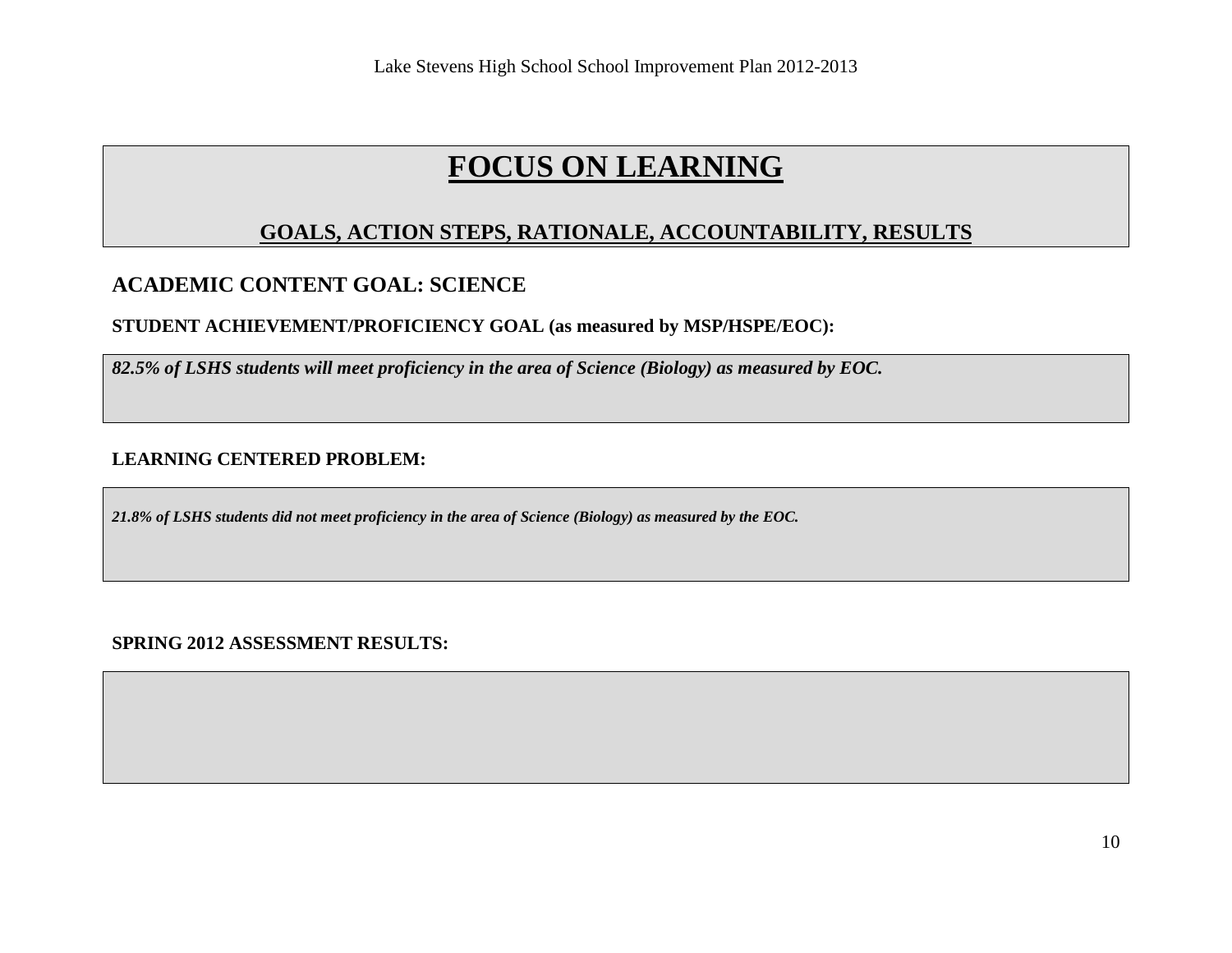| <b>Action</b> | <b>Specific Activities/Strategies to Reach</b>                                                        | <b>Rationale</b>                                                                                                                      | <b>Evidence of Effectiveness</b> | <b>Results</b> |
|---------------|-------------------------------------------------------------------------------------------------------|---------------------------------------------------------------------------------------------------------------------------------------|----------------------------------|----------------|
| <b>Step</b>   | <b>Academic Goal</b>                                                                                  |                                                                                                                                       | (Implementation and Student      |                |
|               |                                                                                                       |                                                                                                                                       | Performance)                     |                |
|               | Use uniform vocabulary instructionally<br>when dealing with systems, application<br>and cell strands. | Horizontal alignment of vocabulary<br>will improve the ability of students<br>to apply learning on state and<br>national assessments. | Improved performance on EOC      |                |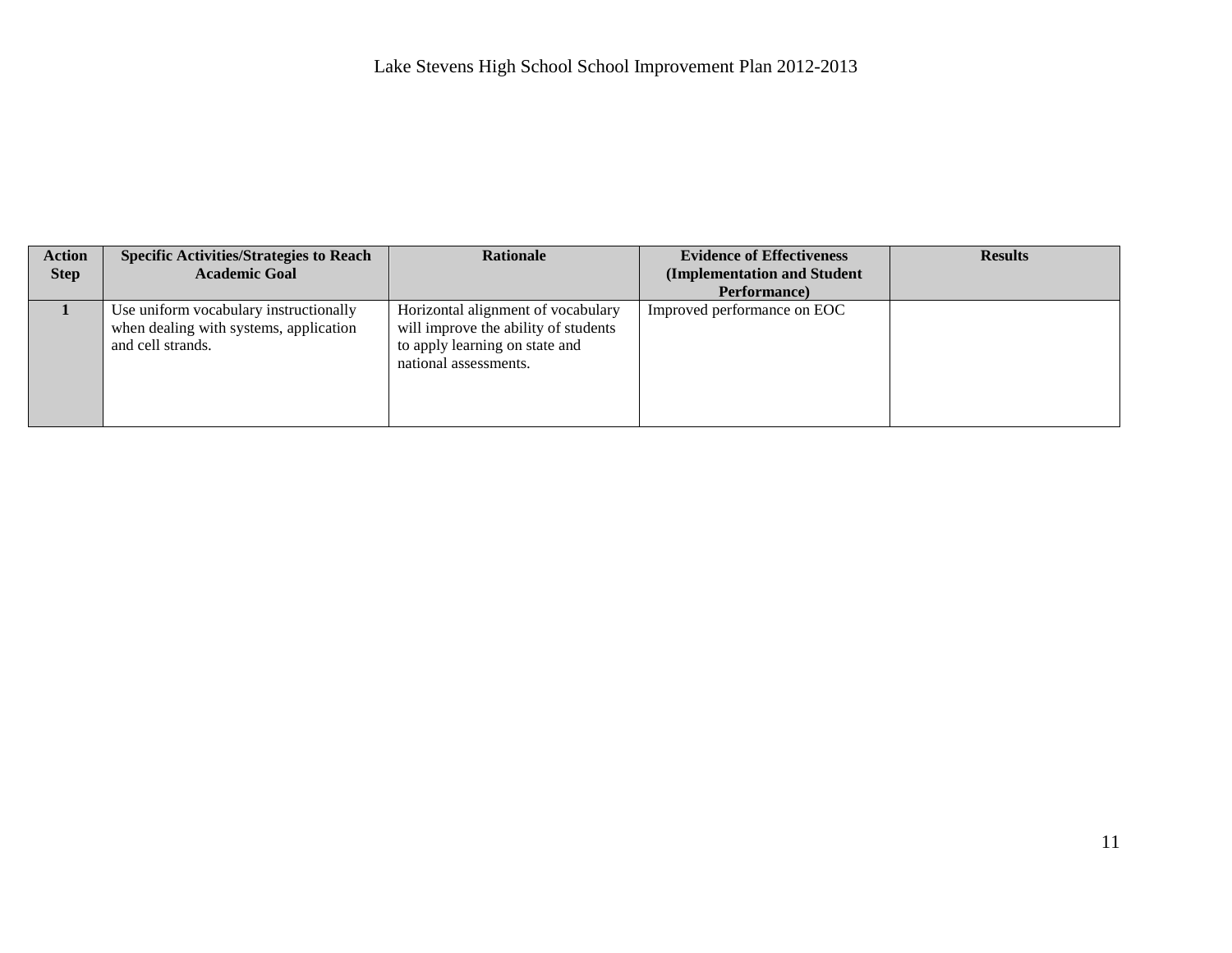# **DEVELOPING EXCELLENCE IN STAFF**

## **GOALS, ACTION STEPS, RATIONALE, ACCOUNTABILITY, RESULTS**

## **Staff Professional Development Goal(s):**

**Staff will be able to implement the Danielson Instructional Framework in their curricular area.** 

| <b>Action</b> | <b>Specific Activities/Strategies to Reach</b>                                                                        | <b>Rationale</b>                                                                                                                                       | <b>Evidence of Effectiveness</b>                                                                                                                  | <b>Results</b> |
|---------------|-----------------------------------------------------------------------------------------------------------------------|--------------------------------------------------------------------------------------------------------------------------------------------------------|---------------------------------------------------------------------------------------------------------------------------------------------------|----------------|
| <b>Step</b>   | <b>Target Goal</b>                                                                                                    |                                                                                                                                                        |                                                                                                                                                   |                |
|               | Begin summer professional development<br>for administrative staff                                                     | Teachers of teachers need to<br>know material at a mastery level<br>to have credibility in sharing of<br>content.                                      | Application of concepts in a small<br>group and large group setting.<br>Formative feedback from staff<br>meetings and administrative<br>meetings. |                |
| $\mathbf{2}$  | Use early release days to introduce, study,<br>model and implement Charlotte<br>Danielson's Framework of Instruction. | Early release days provide time<br>for collaboration and<br>introduction of this material in a<br>small group, large group and<br>departmental format. | Formal and informal observation of<br>instructors                                                                                                 |                |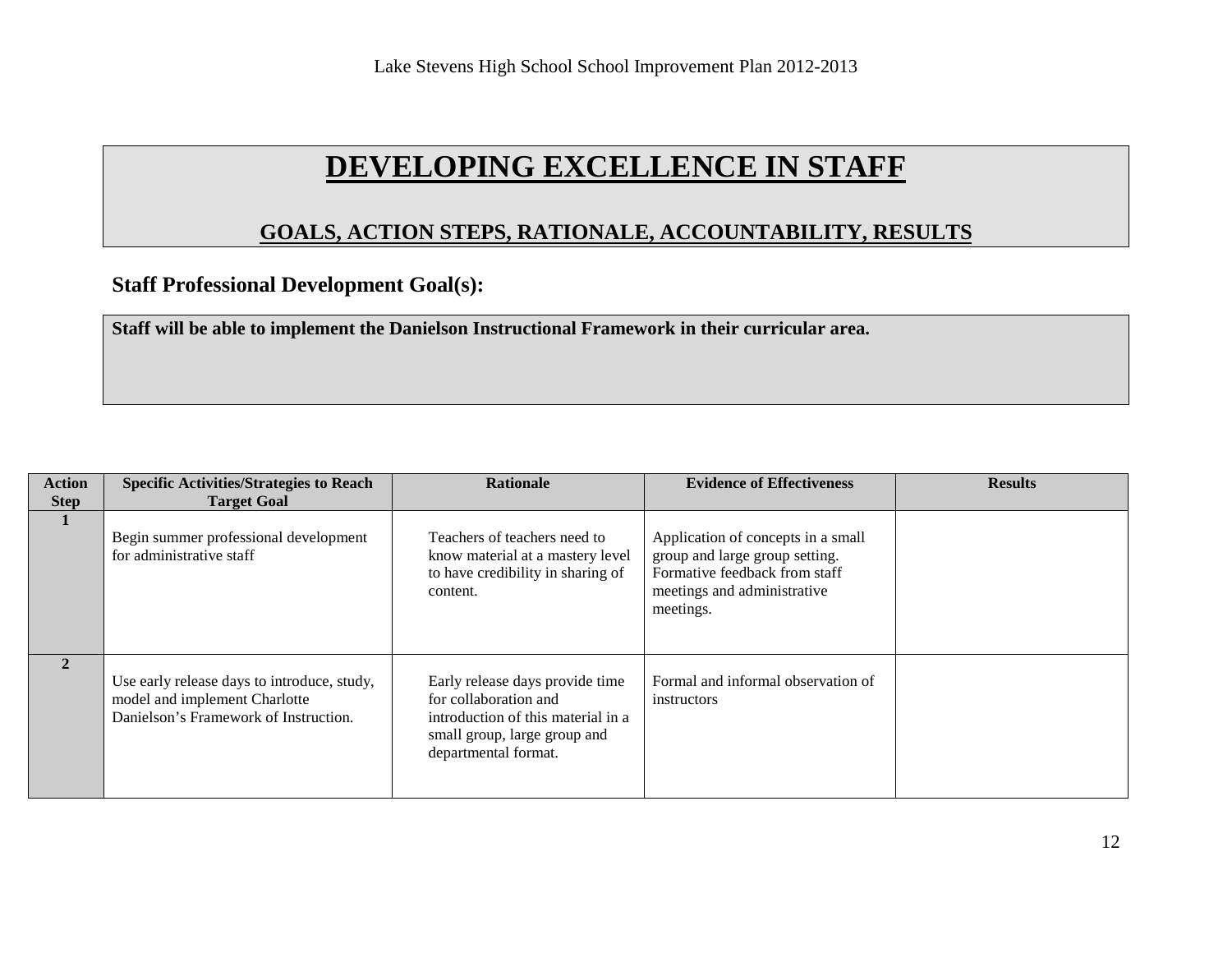# **DEVELOPING PARENT AND COMMUNITY PARTNERSHIPS ACTION STEPS, RATIONALE, ACCOUNTABILITY, RESULTS**

## **Parent Partnership Goal(s):**

**Provide bilingual leadership opportunities for Hispanic students at LSHS.**

| <b>Action</b> | <b>Specific Activities/Strategies to Reach</b>           | <b>Rationale</b>                                                                                                                                                     | <b>Evidence of Effectiveness</b>                                                                                         | <b>Results</b> |
|---------------|----------------------------------------------------------|----------------------------------------------------------------------------------------------------------------------------------------------------------------------|--------------------------------------------------------------------------------------------------------------------------|----------------|
| <b>Step</b>   | <b>Target Goal</b>                                       |                                                                                                                                                                      |                                                                                                                          |                |
|               | Send 9 students to La Cima Bilingual<br>Leadership Camp. | Students who affirm their self-worth<br>and their bilingual assets are more<br>likely to develop as school and<br>community leaders and continue their<br>education. | All students who were invited<br>attend and agree to lead the middle<br>level version of the same program:<br>La Chispa. |                |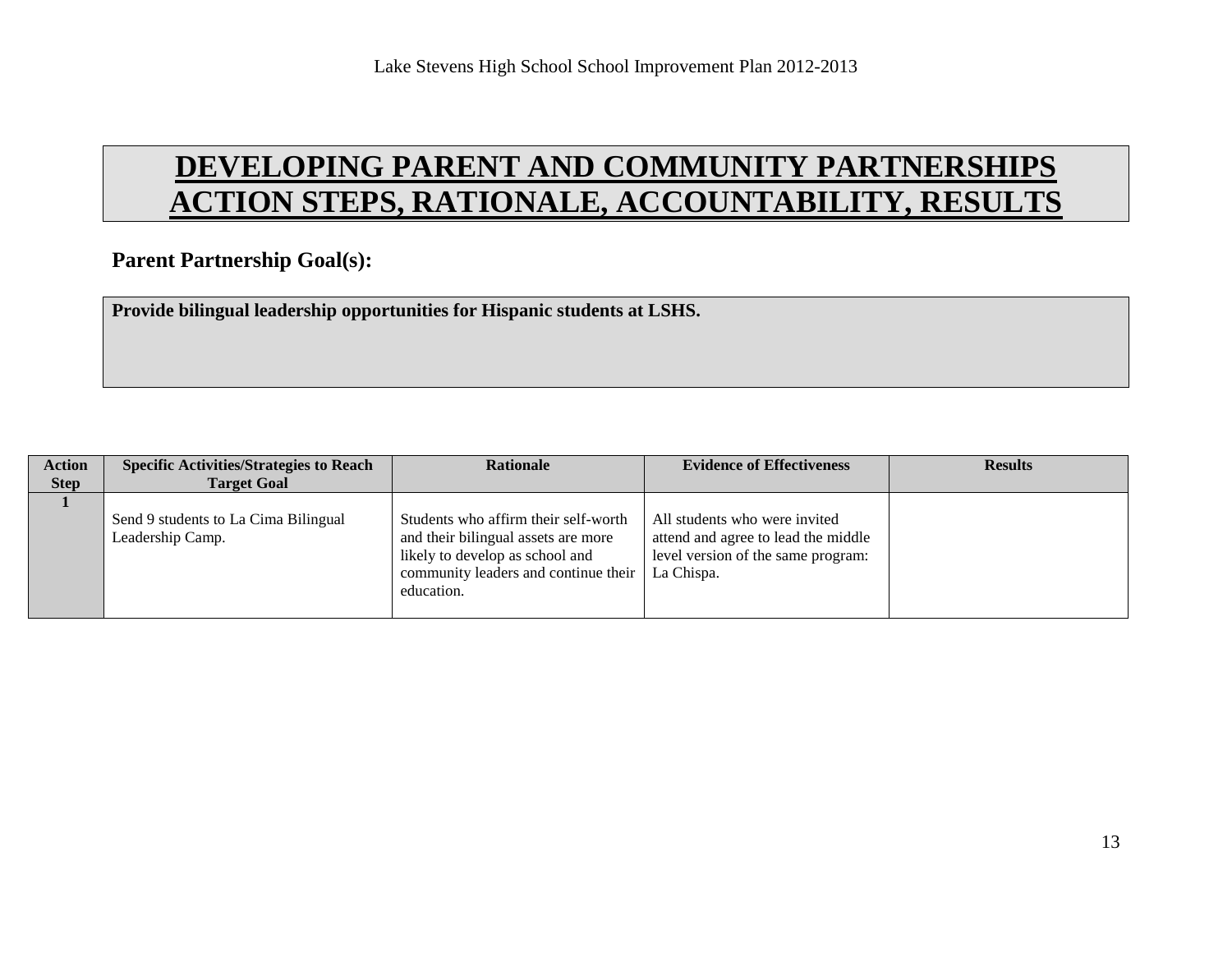